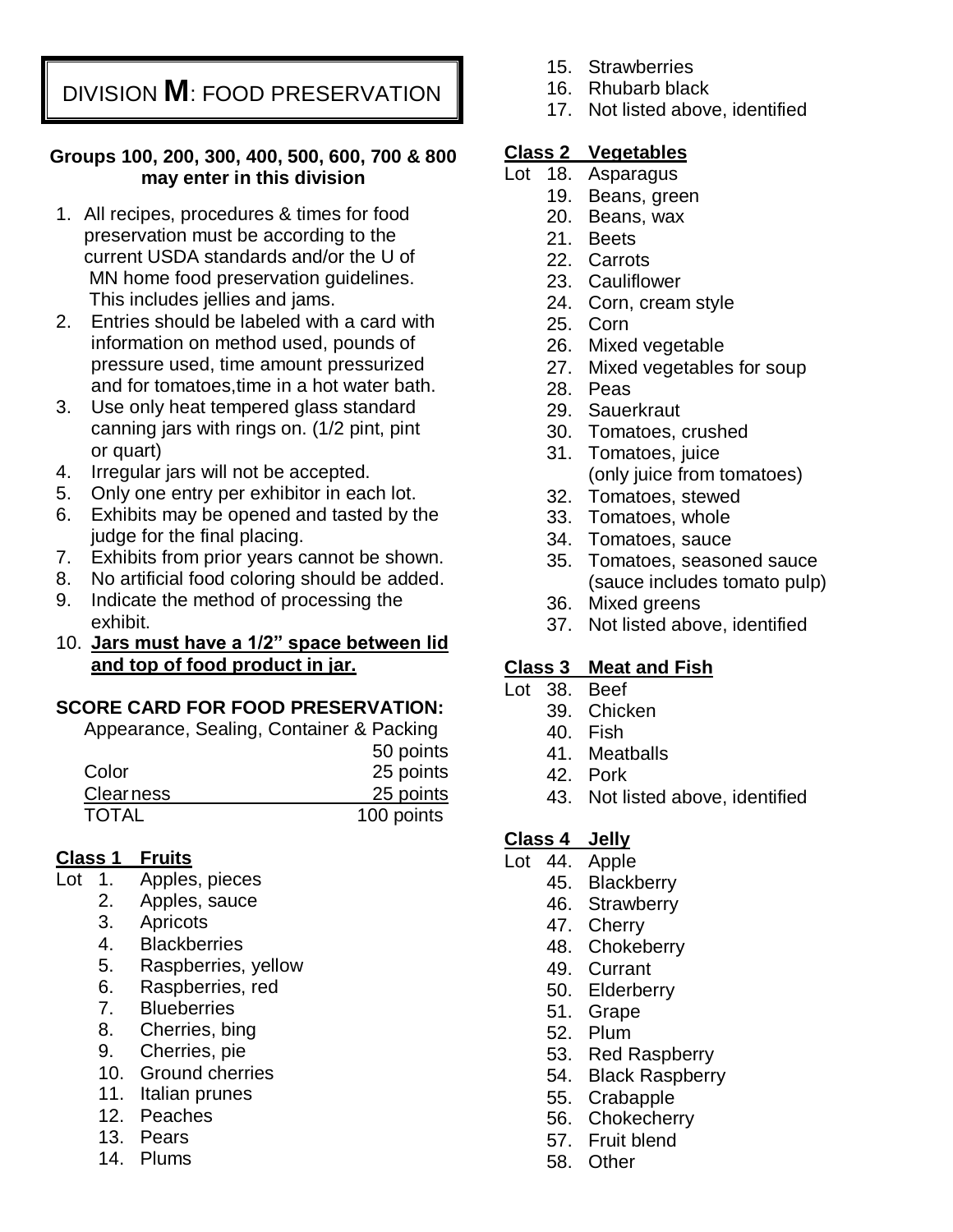- 59. Peach
- 60. Pear
- 61. Not listed above, identified

# **Class 5 Jam, Preserves & Marmalades**

Due to lack of refrigeration,

NO FREEZER JAMS will be accepted.

### **Jams**

- Lot 62. Apple butter
	- 63. Apricot
	- 64. Blackberry
	- 65. Black Cherry
	- 66. Black Raspberry
	- 67. Blueberry
	- 68. Grape
	- 69. Ground Cherry
	- 70. Peach
	- 71. Pear
	- 72. Plum
	- 73. Plum Butter
	- 74. Red Raspberry
	- 75. Rhubarb
	- 76. Strawberry
	- 77. Zucchini
	- 78. Fruit blend
	- 79. Not listed above, identified

## **Marmalades**

- Lot 80. Orange
	- 81. Peach

## **Preserves**

- Lot 82. Rhubarb Preserves
	- 83. Strawberry Preserves
		- 84. Tomato Preserves

# **Class 6 Pickles**

- Lot 85. Apple
	- 86. Bean
	- 87. Beet
	- 88. Bread & Butter
	- 89. Cucumber, ripe
	- 90. Cucumber, sweet
	- 91. Dill
	- 92. Mixed vegetables
	- 93. Onions
	- 94. Peach
	- 95. Peppers
	- 96. Watermelon
	- 97. Not listed above, identified

## **Class 7 Relishes**

- Lot 98. Salsa (needs proportion of
	- tomatoes and other products)
	- 99. Catsup
	- 100. Chili Sauce
	- 101 Corn
	- 102. Cucumber
	- 103. Zucchini
	- 104. Green Tomato
	- 105. Green Pepper / Red Pepper
	- 106. Vegetable in combination
	- 107. Not listed above, identified

## **Class 8 Soup**

- Lot 108. Bean
	- 109. Tomato
	- 110. Meat
	- 111. Vegetable

# **Class 9 Miscellaneous**

- Lot 112. Apple Cider
	- 113. Eggs, brown, 6, fresh
	- 114. Eggs, white, 6, fresh
	- 115. Eggs, other color, fresh
	- 116. Homemade Noodles
	- 117. Home-rendered Lard, 1 pint
	- 118. Maple Syrup, 1 pint
	- 119. Mincemeat, 1 quart
	- 120. Salad Dressing, 1 pint
	- 121. Soap, 3 bars
	- 122. Honey, 1pint
	- 123. Not listed above, identified

# **Class 10 Dehydrated or Dried Foods**

Present exhibit in unsealed pint or ½ pint jars.

- Lot 124. Apples
	- 125. Apricots
	- 126. Bananas
	- 127. Any other fruit
	- 128. Beans
	- 129. Carrots
	- 130. Onions
	- 131. Any other vegetable
	- 132. Jerky
	- 133. Chives
	- 134. Dill
	- 135. Parsley
	- 136. Sage
	- 137. Basil
	- 138. Rosemary